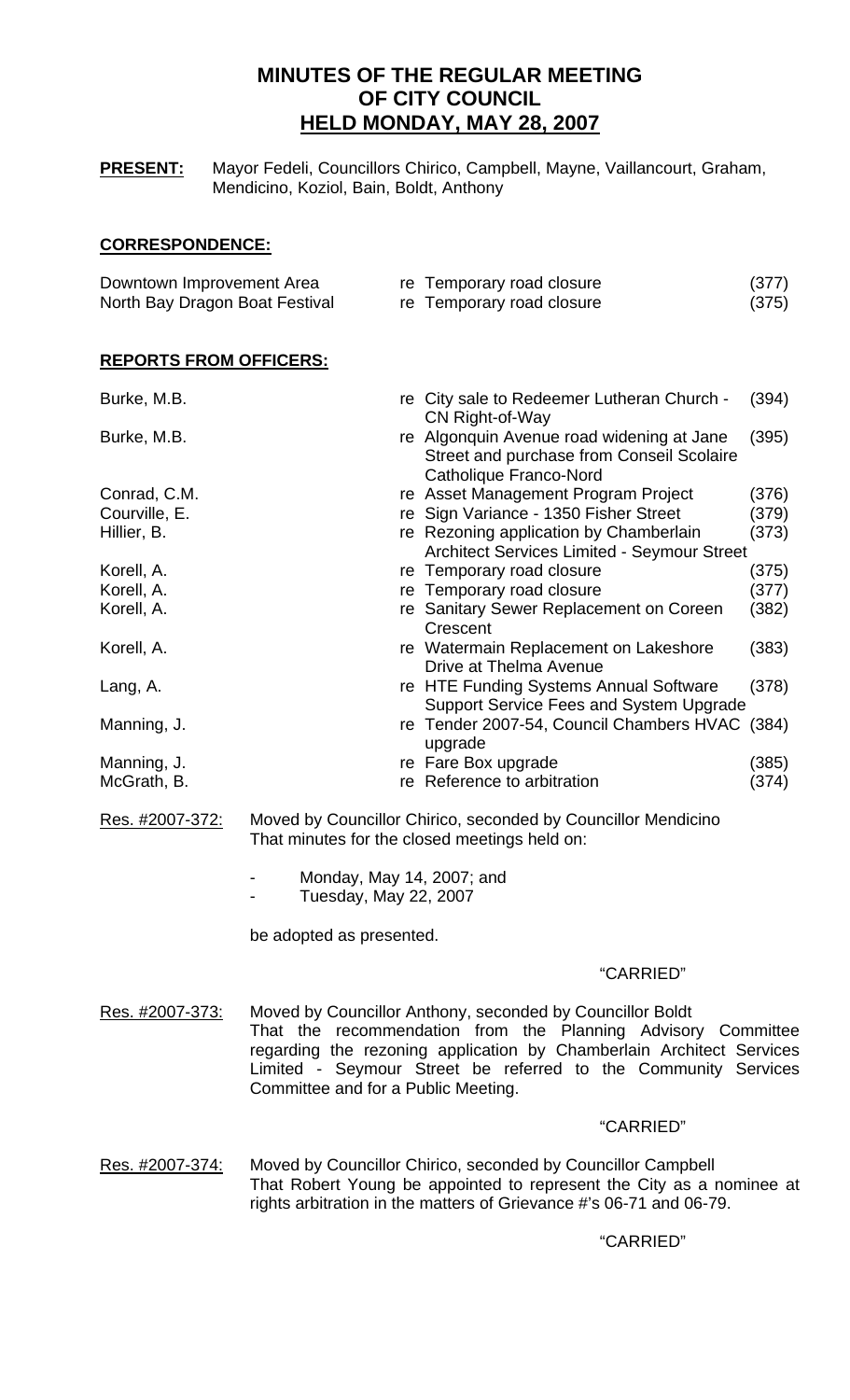Res. #2007-375: Moved by Councillor Koziol, seconded by Councillor Mendicino That City Council approve the temporary road closure of Lakeside Drive from Barber Avenue to Sage Road on July 21, 2007 from 7:00 a.m. to 5:00 p.m., as requested by the North Bay Canoe Club and the Warriors of Hope in support of their 8<sup>th</sup> Annual North Bay Dragon Boat Festival.

## "CARRIED"

Res. #2007-376: Moved by Councillor Chirico, seconded by Councillor Campbell

- That 1) the Mayor and Chief Administrative Officer be authorized to execute the Funding Agreement for Asset Management Program (AMP) Project between Her Majesty the Queen in Right of Ontario as represented by the Minister of Agriculture, Food and Rural Affairs and The Corporation of the City of North Bay; and
	- 2) an Execution By-Law be presented for three (3) readings on Monday, May 28, 2007.

# "CARRIED"

Res. #2007-377: Moved by Councillor Koziol, seconded by Councillor Mendicino That the five temporary road closures for 2007, as requested by the Downtown Improvement Area be approved as set out in the Managing Director of Engineering, Environmental Services & Works Report No. EEW 2007-05 dated May 18, 2007.

#### "CARRIED"

Res. #2007-378: Moved by Councillor Chirico, seconded by Councillor Campbell

- That 1) City Council authorize the payment from the Operating Budget of the annual support service fees to Sungard HTE for \$130,231.49 for the year May 1, 2007 to April 30, 2008; and
	- 2) City Council authorize the upgrades to the Sungard HTE financial systems at a cost of up to \$115,655.00 included in Capital Project #2758GG.

#### "CARRIED"

Res. #2007-379: Moved by Councillor Anthony, seconded by Councillor Boldt That Council approve the request for Paul Gauthier, Building Manager, on behalf of Efecto De Ondas Inc., for a variance to Sign By-Law No. 2006- 143, Section 8.4.2, to permit the installation of multiple facia signage along the east and west side of the building located at 1350 Fisher Street, provided the signage be restricted to the top portion of the building only as indicated on Schedule "A" & "B" attached to Report CSBU 2007-47 dated May 22, 2007.

## "CARRIED"

Councillor Graham declared a conflict of interest on the above matter as he is a tenant in the building.

Res. #2007-380: Moved by Councillor Chirico, seconded by Councillor Campbell That accounts totaling \$9,048,795.33 for April 2007 be approved.

"CARRIED"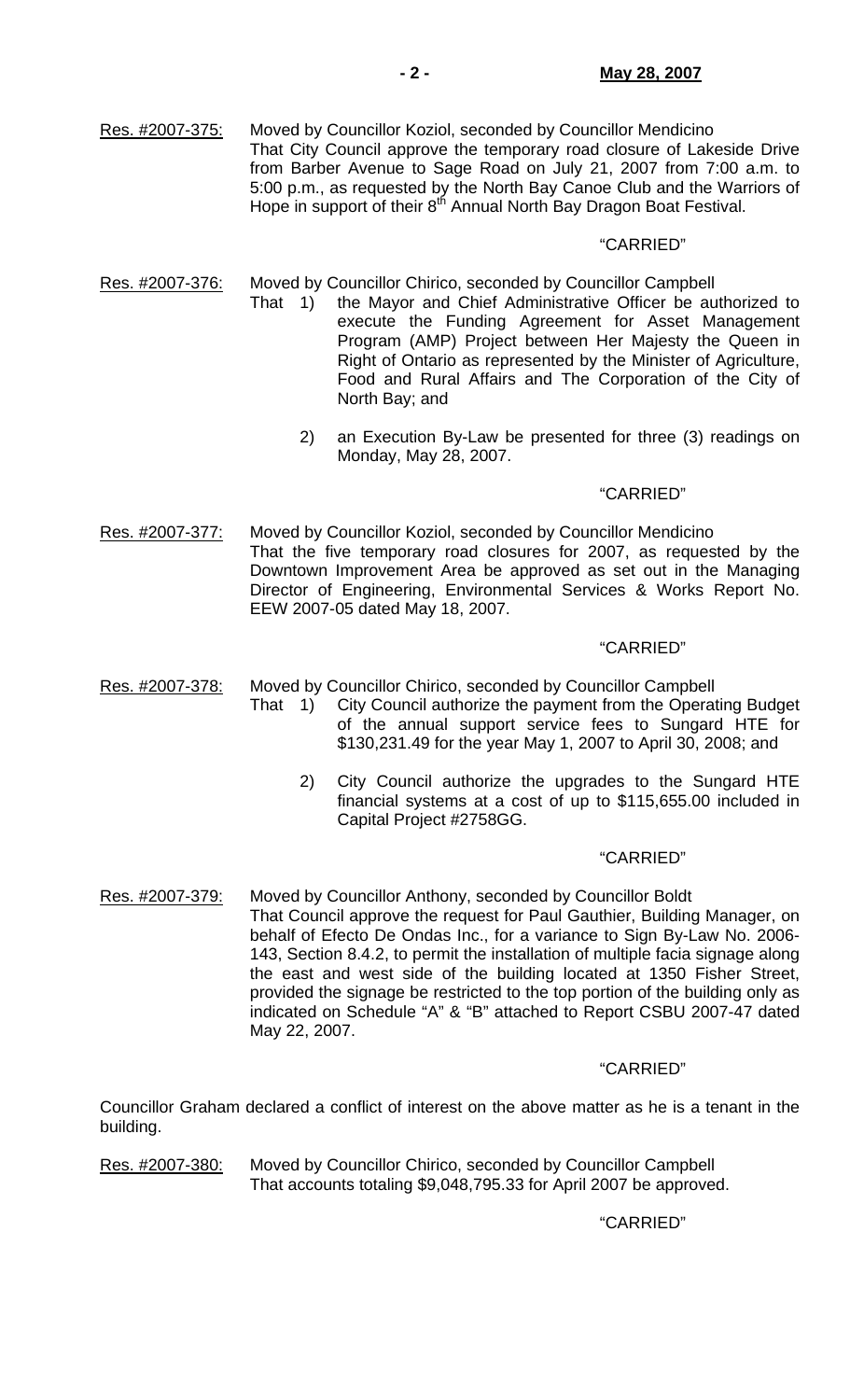Res. #2007-381: Moved by Councillor Campbell, seconded by Councillor Mayne That accounts for Royal Bank totaling \$1,454.08 for April 2007 be approved.

# "CARRIED"

Councillor Chirico declared a conflict of interest on the above matter as he is employed by the Royal Bank.

Res. #2007-382: Moved by Councillor Koziol, seconded by Councillor Mendicino

- That 1) a Capital Expenditure By-Law be prepared for the consideration of City Council to authorize the Coreen Crescent Sanitary Sewer Replacement Project, as identified in the 2007 Capital Budget, Project Line No. W36, at a net debenture cost of \$300,000.00; and
	- 2) this project be constructed using City forces.

## "CARRIED"

Res. #2007-383: Moved by Councillor Koziol, seconded by Councillor Mendicino

- That 1) a Capital Expenditure By-Law be prepared for the consideration of City Council to authorize the Watermain Replacement Project on Lakeshore Drive at Thelma Avenue, as identified in the 2007 Capital Budget, Project Line No. W16, at a net debenture cost of \$200,000.00; and
	- 2) this project be constructed using City forces.

## "CARRIED"

Res. #2007-384: Moved by Councillor Chirico, seconded by Councillor Campbell That North Bay City Council approve the award of a contract to D.J. Venasse Construction Limited in the amount of \$168,400.00 (GST extra) to upgrade the HVAC System in the North Bay Council Chambers.

# "CARRIED"

Res. #2007-385: Moved by Councillor Anthony, seconded by Councillor Boldt That North Bay City Council approve the award of a contract to Garival Inc., in the estimated amount of \$293,629.00 (GST extra), to upgrade the North Bay Transit Fare Boxes.

## "CARRIED"

Res. #2007-386: Moved by Councillor Chirico, seconded by Councillor Campbell That the following by-law be read a first and second time:

> By-Law No. 2007-123 to stop up, close and convey a portion of the laneway bounded by O'Brien Street, Foster Avenue, Edward Street and Park Avenue.

## "CARRIED"

Res. #2007-387: Moved by Councillor Chirico, seconded by Councillor Campbell That the following by-laws be read a first and second time:

> By-Law No. 2007-122 to authorize the Traffic Control Signal Upgrade Program.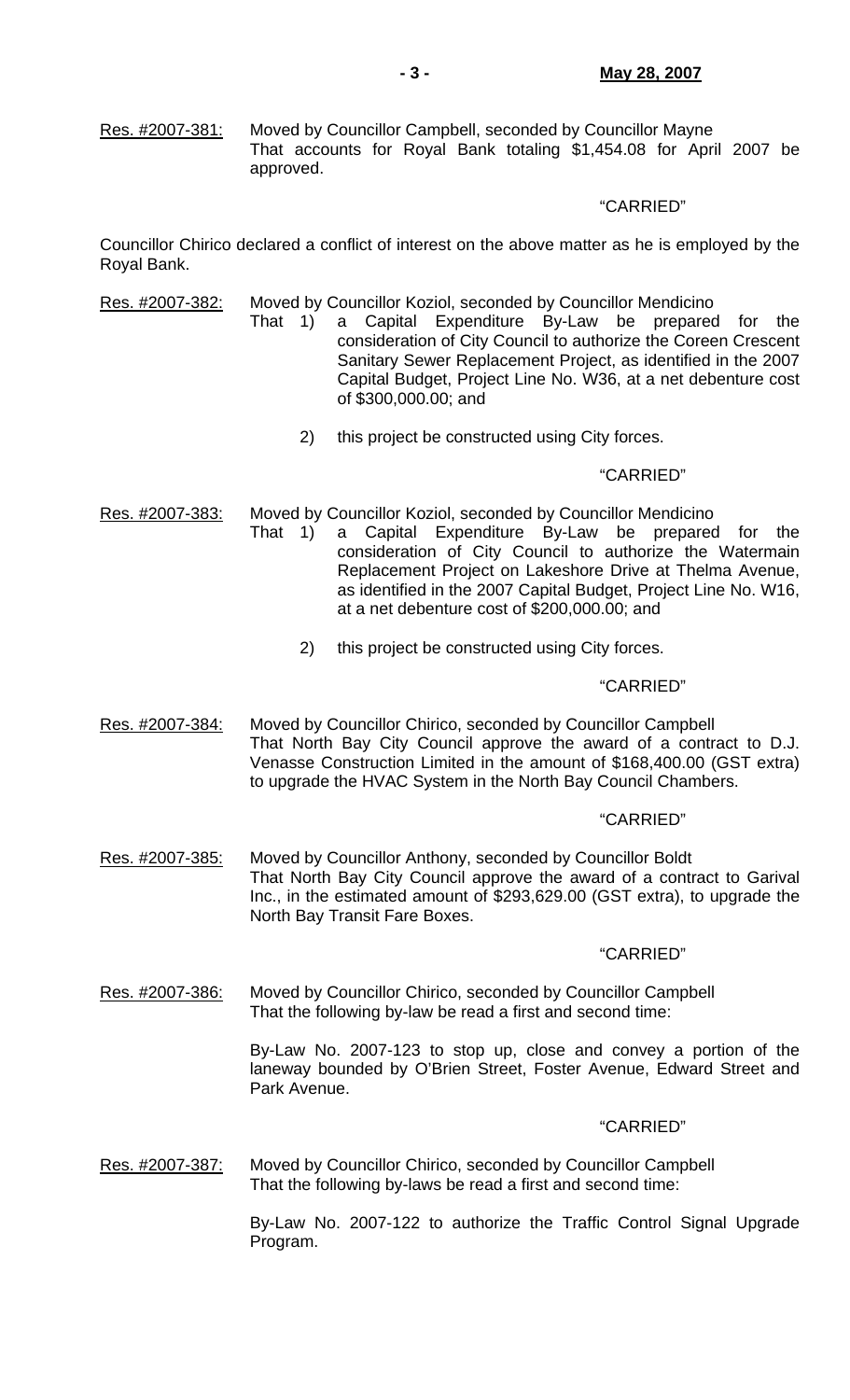By-Law No. 2007-124 to authorize the sale of lands to Ed Dolata (Pinewood Park Drive).

 By-Law No. 2007-125 to execute a Funding Agreement with Her Majesty the Queen in right of Ontario as represented by the Minister of Agriculture, Food and Rural Affairs (Asset Management Program Project).

 By-Law No. 2007-126 to execute an Agreement with the North Bay-Mattawa Conservation Authority relating to the termination of the existing Loan Guarantee and the discharge of the undisclosed Conservation Authority loans with the Heritage Fund.

 By-Law No. 2007-127 to execute a Lease Agreement with 563990 Ontario Limited, Vans Delivery, Moving & Storage relating to 352 McIntyre Street East, Unit C.

 By-Law No. 2007-128 to authorize the sale of lands to Neil Luxton and Wendy Luxton (165 Hughes Road).

## "CARRIED"

Res. #2007-388: Moved by Councillor Chirico, seconded by Councillor Campbell That the following by-laws be read a third time and passed:

> By-Law No. 2007-122 to authorize the Traffic Control Signal Upgrade Program.

> By-Law No. 2007-124 to authorize the sale of lands to Ed Dolata (Pinewood Park Drive).

> By-Law No. 2007-125 to execute a Funding Agreement with Her Majesty the Queen in right of Ontario as represented by the Minister of Agriculture, Food and Rural Affairs (Asset Management Program Project).

> By-Law No. 2007-126 to execute an Agreement with the North Bay-Mattawa Conservation Authority relating to the termination of the existing Loan Guarantee and the discharge of the undisclosed Conservation Authority loans with the Heritage Fund.

> By-Law No. 2007-127 to execute a Lease Agreement with 563990 Ontario Limited, Vans Delivery, Moving & Storage relating to 352 McIntyre Street East, Unit C.

> By-Law No. 2007-128 to authorize the sale of lands to Neil Luxton and Wendy Luxton (165 Hughes Road).

## "CARRIED"

Res. #2007-389: Moved by Councillor Anthony, seconded by Councillor Boldt That the following by-law be read a third time and passed:

> By-Law No. 2007-39 to rezone lands on Clarence Street (Dooley & Lucie Ricci - 892/898 Clarence Street).

#### "CARRIED"

Res. #2007-390: Moved by Councillor Mayne, seconded by Councillor Koziol WHEREAS the City of North Bay is desirous of demonstrating responsible environmental leadership;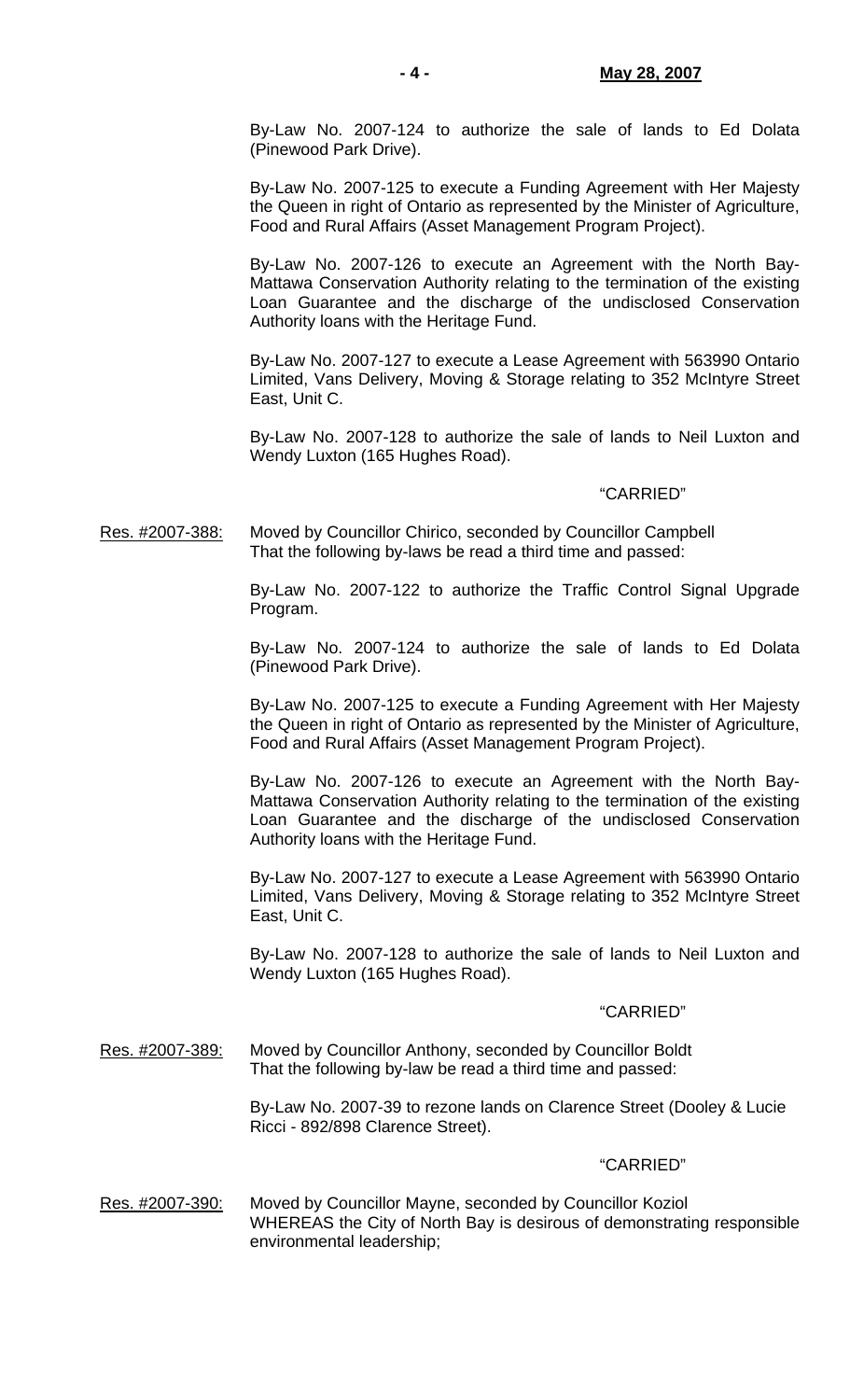AND WHEREAS the use of single use disposable plastic bags is an environmentally unfriendly practice which contributes to the premature filling of the City's landfill;

 AND WHEREAS reusable shopping bags are a viable and environmentally sound alternative to single use plastic bags;

 THEREFORE BE IT RESOLVED THAT the City of North Bay endorses the North Bay Blue Bag Campaign which promotes the use of reusable shopping bags as proposed by the Waste Resources Liaison Committee;

 AND FURTHER THAT the City of North Bay encourages all community partners to support and participate in this campaign.

## "CARRIED"

Record of Vote *(Upon Request of Councillor Koziol)*

- Yeas: Councillors Koziol, Bain, Boldt, Chirico, Mayne, Mendicino, Graham, Campbell, Vaillancourt, Mayor Fedeli
- Nays: Councillor Anthony
- Res. #2007-391: Moved by Councillor Chirico, seconded by Councillor Mendicino WHEREAS the Council of the City of North Bay is continually having to set the record straight regarding the Federal Transit Tax, previously allocated in our 2007 Municipal Budget;

 NOW THEREFORE BE IT RESOLVED THAT an official retraction be requested from our MPP Monique Smith, prior to the Grand Opening of our new transit facility on June 15, 2007 and once and for all the true facts be set straight.

# "CARRIED"

Record of Vote *(Upon Request of Councillor Chirico)*

- Yeas: Councillors Chirico, Anthony, Graham, Mendicino, Vaillancourt, Campbell, Koziol, Mayne, Boldt, Bain, Mayor Fedeli
- Res. #2007-392: Moved by Councillor Chirico, seconded by Councillor Campbell That Council adjourn in-camera at 7:48 p.m. to discuss proposed or pending acquisition or disposal of land by the municipality or local board.

## "CARRIED"

Res. #2007-393: Moved by Councillor Chirico, seconded by Councillor Campbell That Council reconvene at 7:56 p.m.

## "CARRIED"

Res. #2007-394: Moved by Councillor Chirico, seconded by Councillor Campbell That Council declare surplus and authorize the sale of Lot 607, Plan 21 to the Redeemer Lutheran Church for the appraised value of \$45,000.00 including G.S.T.

"CARRIED"